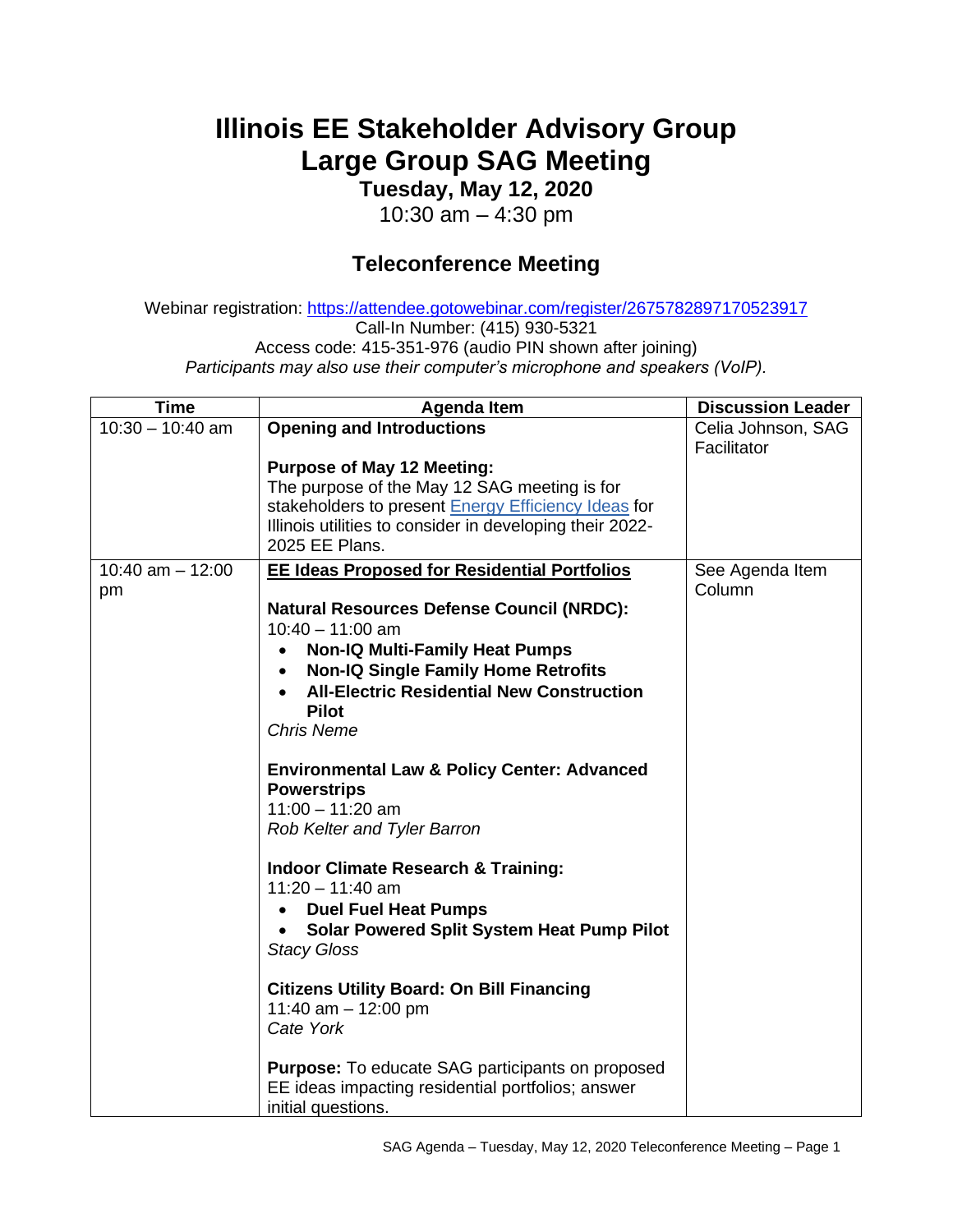| <b>Time</b>        | <b>Agenda Item</b>                                                                                                                                                                                                                                                                                                                                                                                                                                                                                                                                                                                                                                                                                         | <b>Discussion Leader</b>  |
|--------------------|------------------------------------------------------------------------------------------------------------------------------------------------------------------------------------------------------------------------------------------------------------------------------------------------------------------------------------------------------------------------------------------------------------------------------------------------------------------------------------------------------------------------------------------------------------------------------------------------------------------------------------------------------------------------------------------------------------|---------------------------|
| $12:00 - 12:30$ pm | <b>Lunch Break</b>                                                                                                                                                                                                                                                                                                                                                                                                                                                                                                                                                                                                                                                                                         |                           |
| $12:30 - 1:10$ pm  | <b>EE Ideas Proposed for Residential Portfolios</b><br>(Cont.)                                                                                                                                                                                                                                                                                                                                                                                                                                                                                                                                                                                                                                             | See Agenda Item<br>Column |
|                    | <b>Elevate Energy and New Ecology: Remote</b><br><b>Monitoring and Optimization Services</b><br>(Multifamily)<br>$12:30 - 12:50$ pm<br>Abigail Corso                                                                                                                                                                                                                                                                                                                                                                                                                                                                                                                                                       |                           |
|                    | <b>Google: Virtually Assisted Self-Installations</b><br>$12:50 - 1:10$ pm<br><b>Tyson Brown</b>                                                                                                                                                                                                                                                                                                                                                                                                                                                                                                                                                                                                            |                           |
|                    | <b>Purpose:</b> To educate SAG participants on proposed<br>Energy Efficiency ideas impacting residential<br>portfolios; answer initial questions.                                                                                                                                                                                                                                                                                                                                                                                                                                                                                                                                                          |                           |
| $1:10 - 1:15$ pm   | <b>Break (Transition Presenters)</b>                                                                                                                                                                                                                                                                                                                                                                                                                                                                                                                                                                                                                                                                       |                           |
| $1:15 - 2:35$ pm   | <b>EE Ideas Proposed for Business Portfolios</b><br><b>U.S. EPA ENERGY STAR:</b> $1:15 - 1:35$ pm<br><b>Next Generation Refrigerators (Residential)</b><br><b>Tenant Space Recognition Program</b><br><b>Tracy Narel and Maureen McNamara</b><br>Elevate Energy: $1:35 - 2:05$ pm<br>Joint Program Implementation for Nonprofit<br>$\bullet$<br><b>Customers (Dara Reiff)</b><br><b>Water EE Measures (Larry Kotewa)</b><br>$\bullet$<br>Field Adjustable Streetlights (Larry Kotewa)<br>$\bullet$<br><b>Municipal Ambassador Program (Lindy</b><br>$\bullet$<br>Wordlaw)<br><b>Warming and Cooling Centers (Lindy</b><br>Wordlaw)<br><b>Natural Resources Defense Council (NRDC):</b><br>$2:05 - 2:35$ pm | See Agenda Item<br>Column |
|                    | <b>Business Idea:</b><br><b>C&amp;I Networked Lighting Controls</b><br>$\circ$<br>Cross-Cutting Ideas (C&I + Res):<br>$\bullet$<br>Variable Refrigerant Flow Technology<br>$\circ$<br>Midstream and Upstream Approaches<br>$\circ$<br>Leveraging Other Initiatives (NRDC)<br>$\circ$<br><b>Chris Neme</b><br><b>Purpose:</b> To educate SAG participants on proposed<br>EE ideas impacting business portfolios; answer initial<br>questions.                                                                                                                                                                                                                                                               |                           |